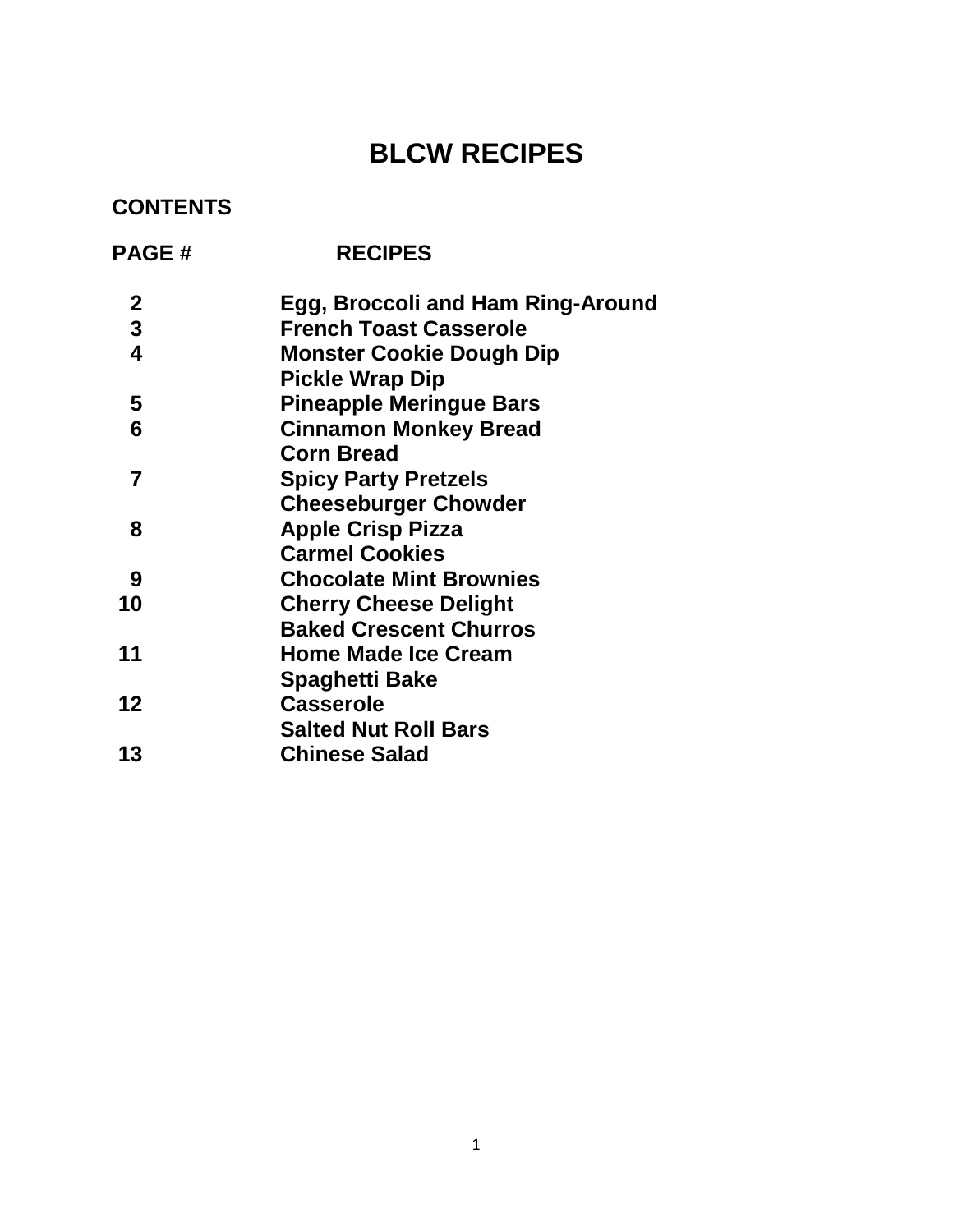# **Egg, Broccoli and Ham Ring-Around**

Prep Time: 30 minutes (Ready in 1 hour) Servings: 8

1 tablespoon butter or margarine 1 ½ cups Green Giant frozen chopped broccoli ( from 1-lb bag), thawed ¼ cup chopped onion (1/2 medium) 1 package (3 oz) cream cheese, softened 6 eggs ¼ cup milk ¼ teaspoon salt 1/8 teaspoon pepper  $\frac{3}{4}$  cup cubed (1/4-inch) cooked ham (4oz) ½ cup shredded Cheddar cheese (2 oz) 2 cans (8 oz each) Pillsbury refrigerated crescent dinner rolls

- 1) Heat oven to 375 F. Spray large cookie sheet or 14-inch pizza pan with cooking spray. In 10-inch nonstick skillet, melt butter over medium heat. Cook broccoli and onion in butter 2 to 3 minutes, stirring frequently, until tender.
- 2) In medium bowl, beat cream cheese with electric mixer until smooth. Beat in eggs, milk, salt and pepper until well combined. Add egg mixture to vegetables in skillet; cook over medium heat, stirring occasionally from outside edge to center, until eggs are set but still moist. Stir in ham and Cheddar cheese.
- 3) Unroll both cans of the dough; separate into 16 triangles. Arrange triangles on cookie sheet with short sides of triangles toward center, overlapping into wreath shape and leaving 4-inch hole in center. Lightly press short sides of dough to flatten slightly.
- 4) Spoon egg mixture onto widest part of dough. Pull end points of triangles over filling and tuck under dough in center to form ring (filling will be visible.
- 5) Bake 25 to 30 minutes or until deep golden brown. Immediately remove from cookie sheet. Cut into crosswise slices. Serve warm.

Diane Buss made this for one of our BLCW Brunches and it was very good.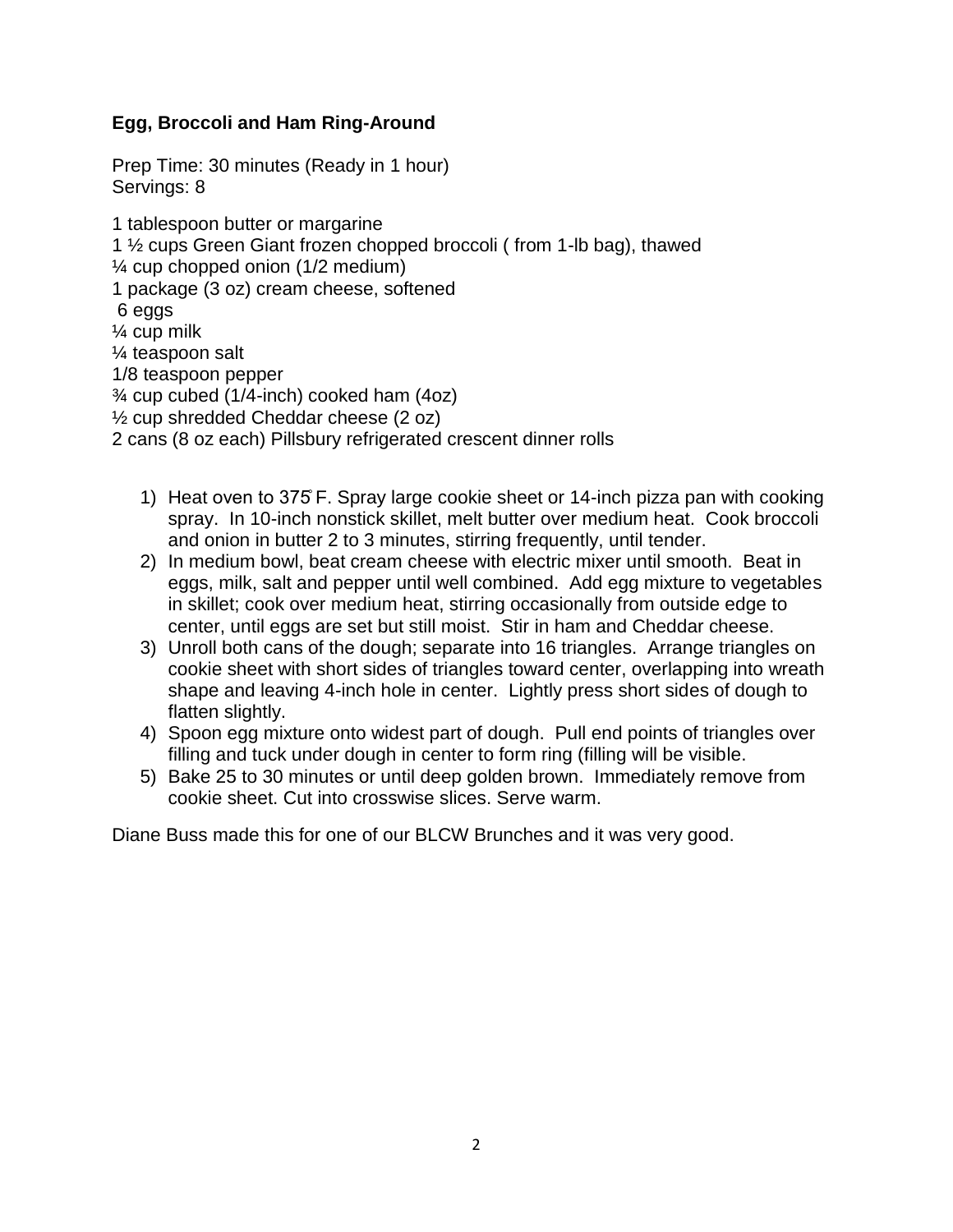#### **French Toast Casserole**

1 loaf (10 ounces) French bread, cut into 1-inch cubes (10 cups) 8 eggs 3 cups milk 4 teaspoons sugar 1 teaspoon vanilla extract ¾ teaspoon salt, optional

Topping: 2 tablespoons butter 3 tablespoons sugar 2 teaspoons ground cinnamon Maple syrup, option

Place bread cubes in a greased 13-in. x 9-in. x 2-in. baking dish. In a mixing bowl, beat eggs, milk, sugar, vanilla and salt if desired. Pour over bread. Cover and refrigerate for 8 hours or overnight.

Remove from refrigerator 30 minutes before baking. Dot with butter. Combine sugar cinnamon; sprinkle over the top.

Cover and bake at 350 for 45-50 minutes or until a knife inserted near the center comes out clean. Let stand for 5 minutes. Serve with maple syrup if desired.

Yield: 12 servings.

Diane Buss served this at one of our BLCW meetings and it was very good.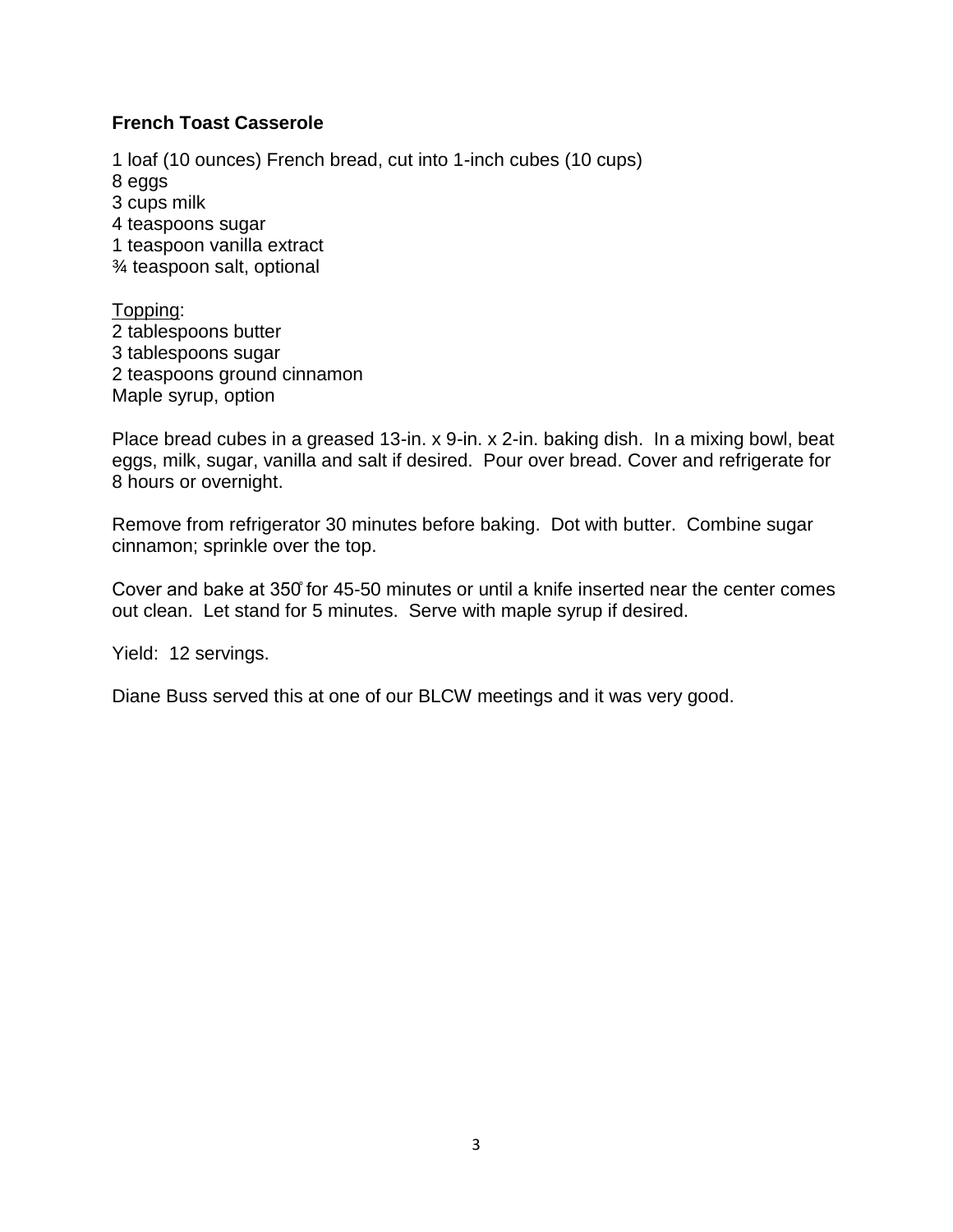# **Monster Cookie Dough Dip**

Ingredients:

1 (8 ounce) package cream cheese, softened  $\frac{1}{2}$  cup butter, slightly softened 1 cup creamy peanut butter 2 cups powdered sugar 3 Tablespoons brown sugar ¼ cup all-purpose flour 1 teaspoon vanilla 2 ½ cups rolled oats, old fashioned or quick (see note) 2/3 cup plains M&M (give or take) 1 cup semi-sweet chocolate chips

Instructions:

- 1. With a hand mixer or stand mixer, beat the cream cheese, butter, and peanut butter until smooth.
- 2. Add in the powdered sugar, brown sugar, flour, and vanilla.
- 3. Using the paddle attachment on your stand mixer or just a wooden spoon, mix in the oats. See #6. Remember that the dip will also firm up a bit in the fridge.
- 4. Add the M&M's and chocolate chips.
- 5. Store in the refrigerator until serving. Serve with pretzels, graham crackers, Nilla wafers or apple slices. You can dip or spread this depending on how thick you made your dip. Try not to eat it all like I did!
- 6. NOTE: You can use more or less oats to adjust the thickness of your dip. Start with about 1 ½ cups oats and keep adding until you reach your desired thickness. If you use quick oats you might use less since it's firmer and will make the dough thicker.

Beth Van Lengen

#### **Pickle Wrap Dip**

8 oz. cream cheese, softened 8 oz. sour cream 1 tsp garlic powder ¾ c dill pickles, diced 4 oz budding beef or corned beef chopped

Mix together & chill. Serve with crackers.

Jan Stearns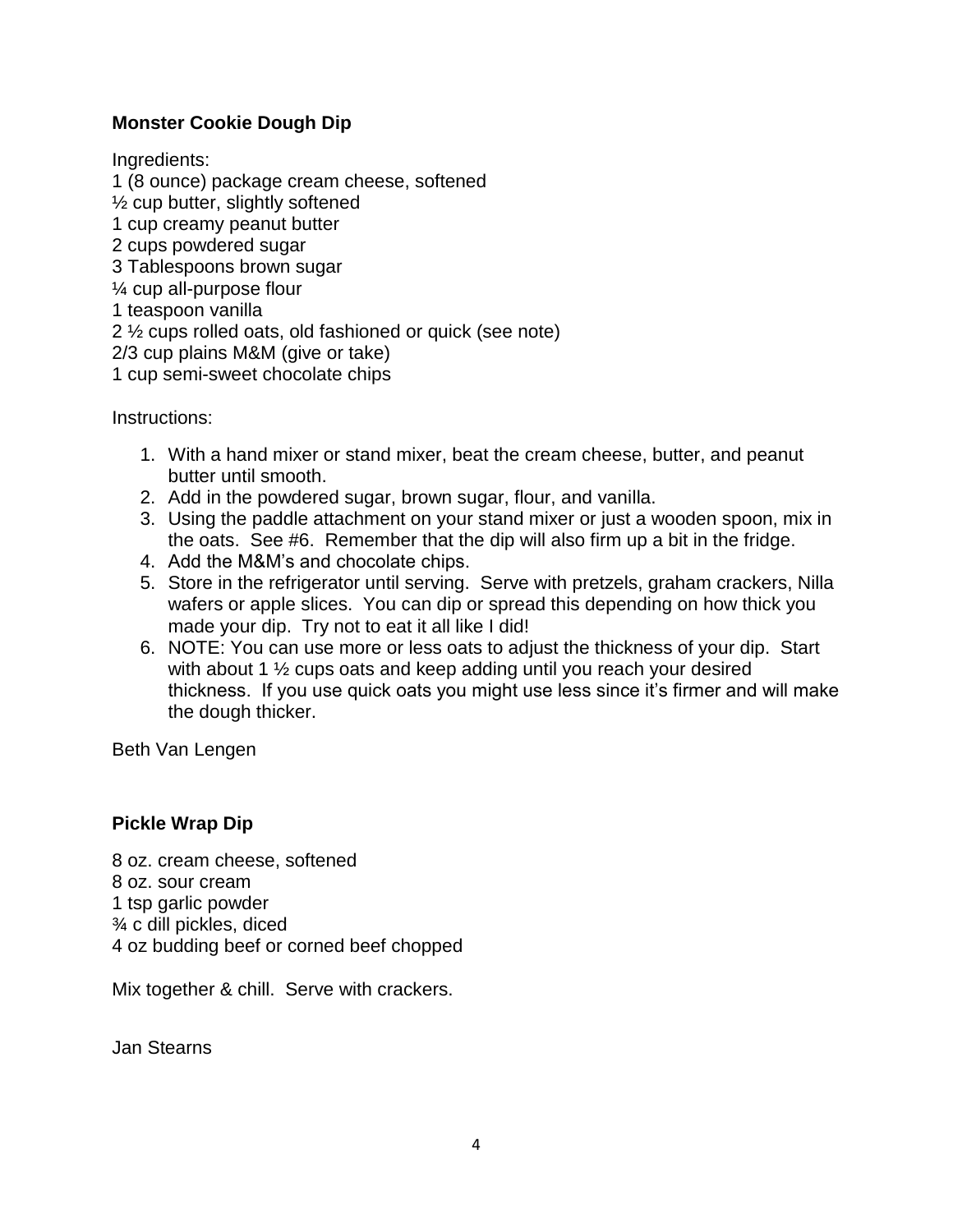### **Pineapple Meringue Bars**

Crust: 1  $\frac{1}{4}$  c flour 2 TBS Sugar 1 stick oleo Combine like pie crust & put in 9/13 ungreased pan & bake 350° - 15 min.

Filling: 1 c sugar 2 TBS cornstarch 2 c crushed pineapple undrained 1 TBS lemon 3 egg yolks Cook until thick and put over baked crust. Let cool while making meringue.

Meringue Topping: 3 egg whites ½ c sugar ½ tsp vanilla Beat egg whites until stiff; add the sugar and vanilla. Put on top of filling and bake 350° for 20 min.

Irene Senne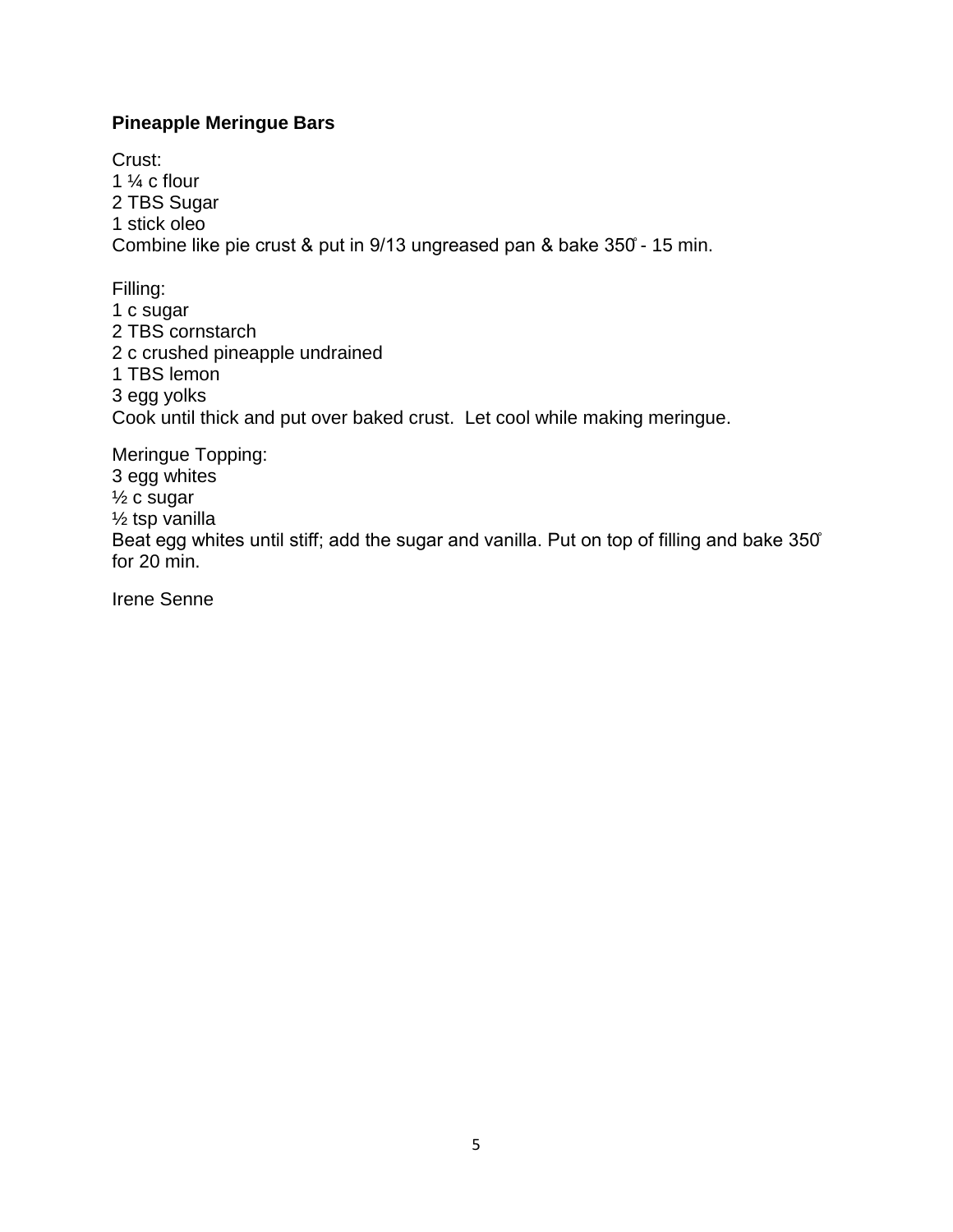### **Cinnamon Monkey Bread**

½ c. chopped pecans (optional) ¾ c sugar 1 T. cinnamon 3 tubes refrigerator biscuits ½ c brown sugar ½ c vanilla ice cream 1/3 c margarine

Spray bundt pan with Pam. Sprinkle ½ c chopped pecans in bottom of pan (optional) Mix together:  $\frac{1}{4}$  c sugar and 1 T. cinnamon Dip biscuits in mixture and stand on edge in pan. Cook together (just until boiling):

½ c sugar ½ c brown sugar ½ c vanilla ice cream

1/3 c margarine

Pour over biscuits in pan & bake at 350° for 25-30 minutes. Let stand for 5 minutes, then turn out on a plate.

Janet Mennen

# **Corn Bread**

1 c. sugar ½ c shortening or oil 1 c flour 1 c cornmeal 1 c sour milk 1 tsp soda 1 tsp baking powder 1 tsp salt 2 eggs

Mix all together and place in  $9 \times 9$  pan. Bake at  $350^\circ$  till done (check at 30 min). I use a little less sugar, and I've always used oil instead of shortening.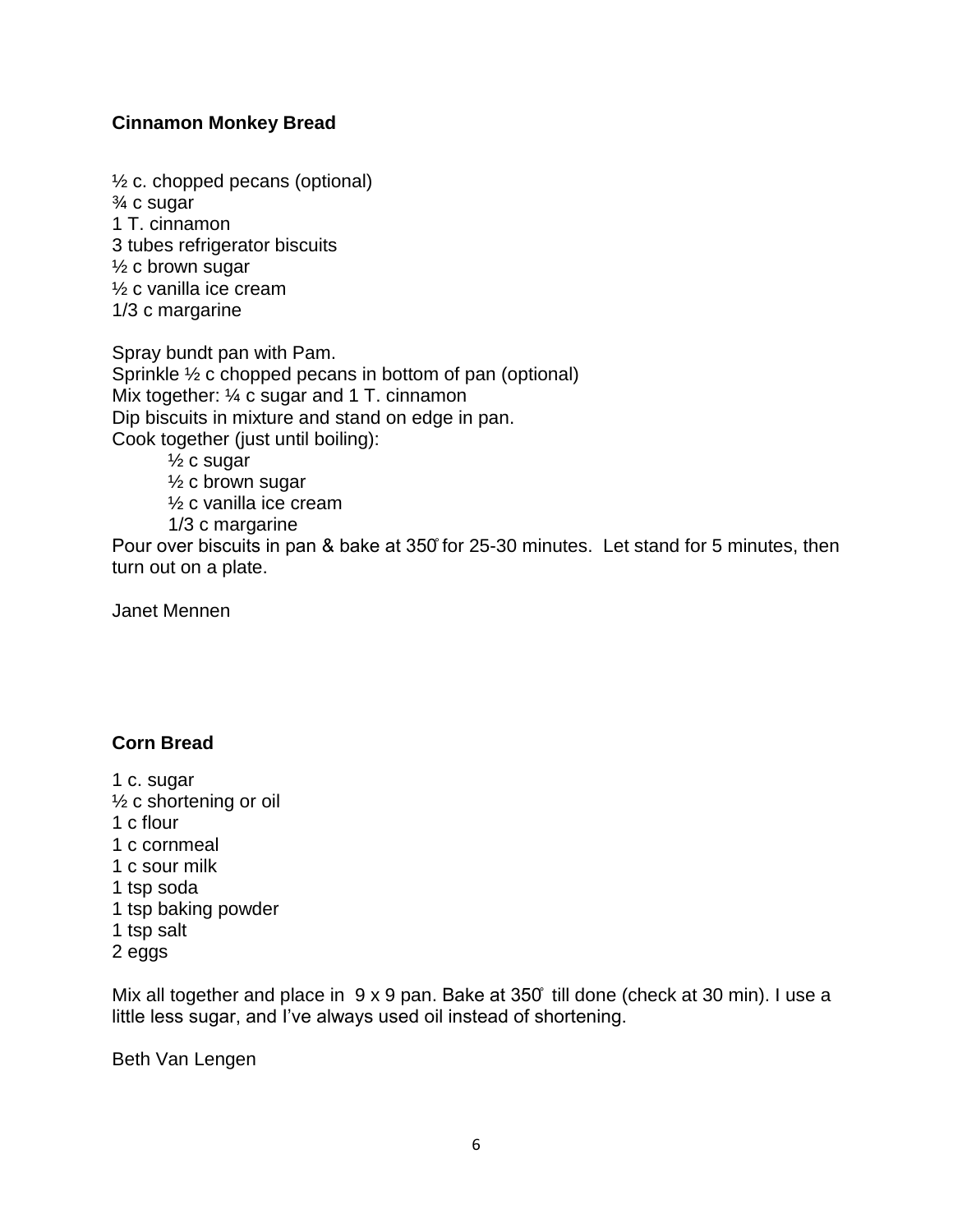#### **Spicy Party Pretzels**

1 cup canola oil 1 pkg. fiesta or spicy ranch mix (Hidden Valley) 1 tsp. cayenne pepper 1 tsp. garlic powder 2 Tbs. Konriko Jalapeno seasoning (Fareway) 2 – 15 oz bags pretzels

Combine oil, ranch mix, cayenne, garlic powder & jalapeno seasoning, whisk to mix. Place 1 bag pretzels into large bowl & pour ½ mixture on top, cover and shake to coat. Repeat with next bag and rest of mixture. Put in large roaster pan and bake for 1 ½ hours at 200° stirring every 20 minutes.

Beth Van Lengen

#### **Cheeseburger Chowder**

- ½ pound ground beef ¾ cup chopped onion 1 tsp. dried basil 1 tsp. dried parsley 4 Tbs. butter 3 cups chicken broth 4 cups shredded hash browns ¼ cup flour 2 cups cubed cheddar cheese 1 ½ cups milk ¼ cup sour cream
	- 1. In a large pot, melt 1 tablespoon butter or margarine over medium heat: cook and stir onions and beef, until beef is brown.
	- 2. Stir in basil and parsley. Add broth and potatoes. Bring to a boil, then simmer until potatoes are tender, about 10-12 minutes.
	- 3. In separate pan melt the remainder of butter and stir in flour. Add the milk, stirring until smooth.
	- 4. Gradually add milk mixture to the soup, stirring constantly. Bring to a boil and reduce heat to simmer. Stir in cheese. When cheese is melted, add sour cream and heat through. Do not boil.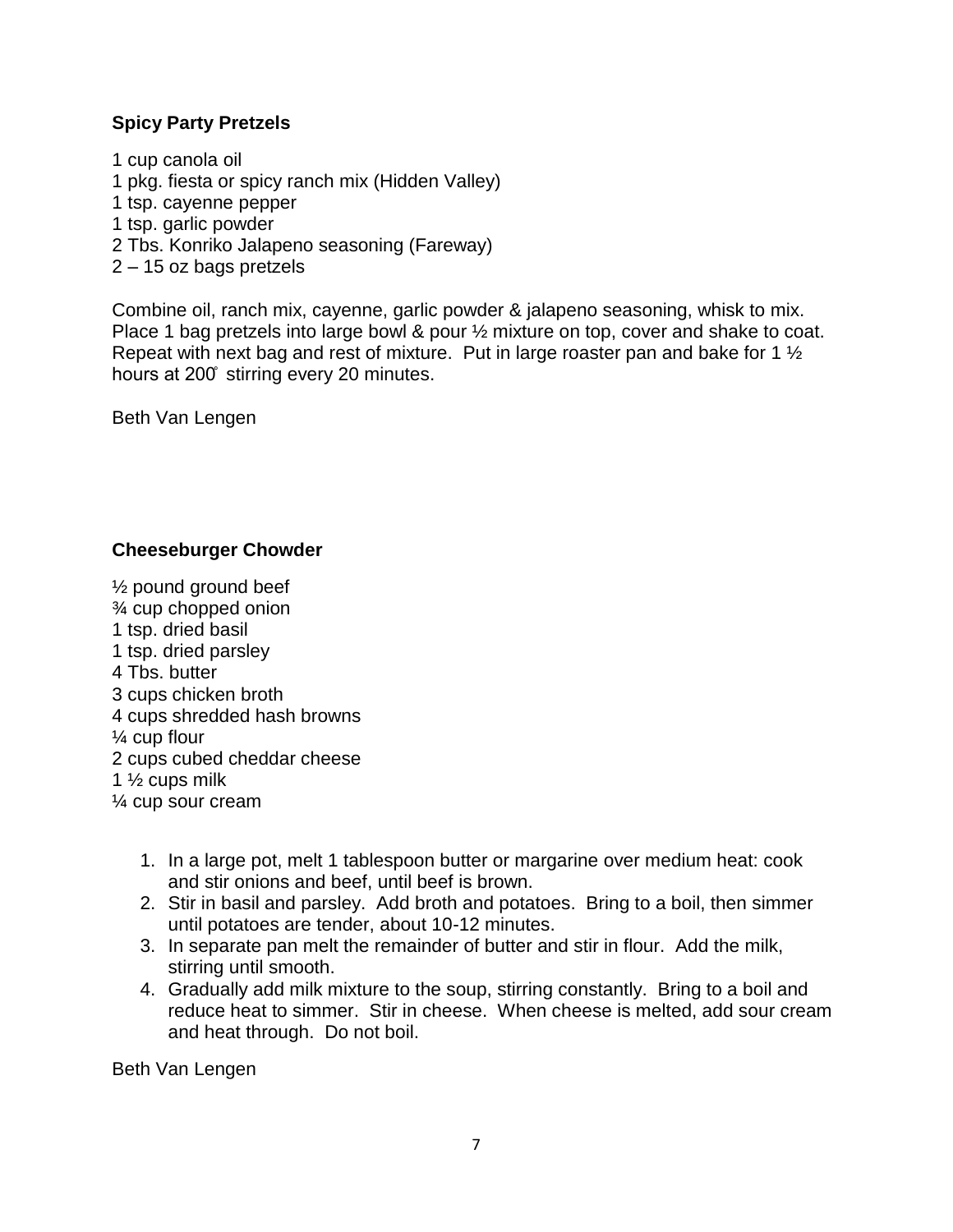#### **Apple Crisp Pizza**

Pastry for single crust pie 2/3 c sugar 3 Tab flour 1 tsp. cinnamon 4 medium apples (peeled & diced into ¼ in pieces)

Topping: mix until crumbly ½ c flour 1/3 c brown sugar 1.2 c oatmeal ¼ c butter

Carmel ice cream topping

Roll pastry to fit 12 inch pizza pan. Fold edges to make lip. Combine sugar, flour & cinnamon. Add apples & stir to coat. Arrange apples on crust in thinner layer. (Completely cover crust). Sprinkle topping evenly over apples. Bake 350 35-40 min (or until apples are tender). Remove from oven & drizzle carmel topping while warm.

Diane Johnson

# **Carmel Cookies**

| 1 c brown sugar | 2 c flour                           |
|-----------------|-------------------------------------|
| 1 c white sugar | $\frac{1}{2}$ tsp salt              |
| 1 c butter      | 1 tsp baking soda                   |
| 2 eggs          | 1 tsp baking powder                 |
| 1 tsp vanilla   | 1 c crushed corn flakes (very fine) |
|                 | 2 c oatmeal                         |

Cream sugars & butter  $-$  add eggs  $-$  then add van., flour, salt, baking powder and soda. Stir in by hand the cornflakes and oatmeal. Bake at  $350^\circ$  - 10 min.

Carmel Frosting:<br>35 caramels  $\frac{1}{4}$  c evaporated milk Heat in microwave until melted (1-2 min) stir until blended. Add  $\frac{1}{4}$  c butter 1 c powdered sugar Stir until smooth, then frost cooled cookies.

Karol Ellermann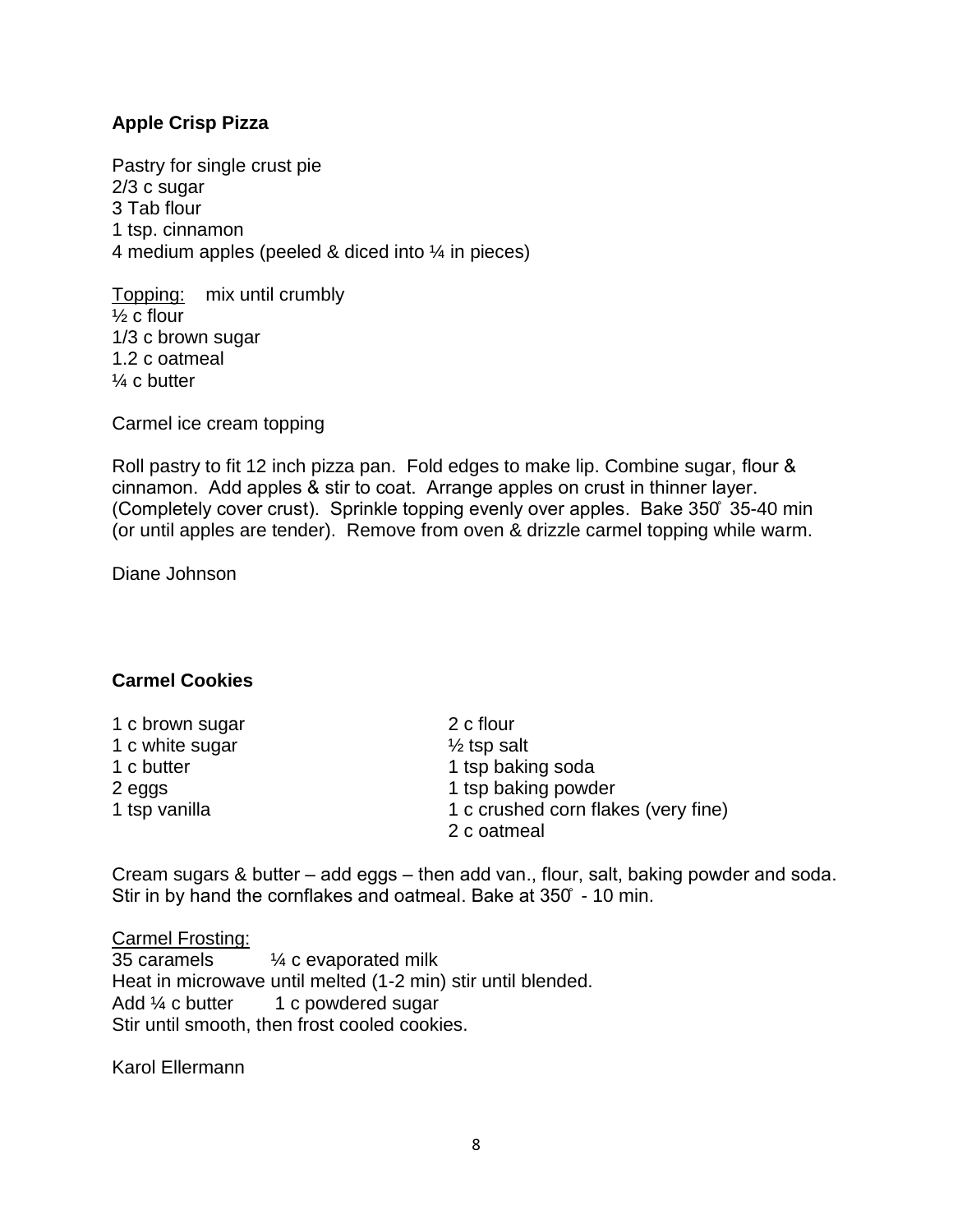#### **Chocolate Mint Brownies**

½ cup butter, softened 4 eggs 1 can (16 ounces) chocolate syrup 1 tsp. vanilla extract 1 cup all-purpose flour  $\frac{1}{2}$  tsp. salt 1 c sugar

Filling: ½ c butter, softened 2 c confectioners' sugar 1 tbs. water ½ tsp. mint extract 3 drops green food coloring

Topping: 1 package (10 ounces) mint chocolate chips ½ c plus 1 tbs. butter, cubed

In a large mixing bowl, combine the first seven ingredients. Beat at medium speed for 3 minutes. Pour batter into a greased 13-in. x 9-in. x 2-in baking pan. Bake at  $350^{\circ}$  for 30 minutes (top of brownies will still appear wet). Cool completely on a wire rack.

In a mixing bowl, combine the filling ingredients until creamy. Spread over cooled brownies. Refrigerate until set.

For the topping, melt chocolate chips and butter. Let cool for 30 minutes, stirring occasionally. Spread over filling. Chill. Cut into squares. Store in the refrigerator. Yield: 5 – 6 dozen.

Diane Buss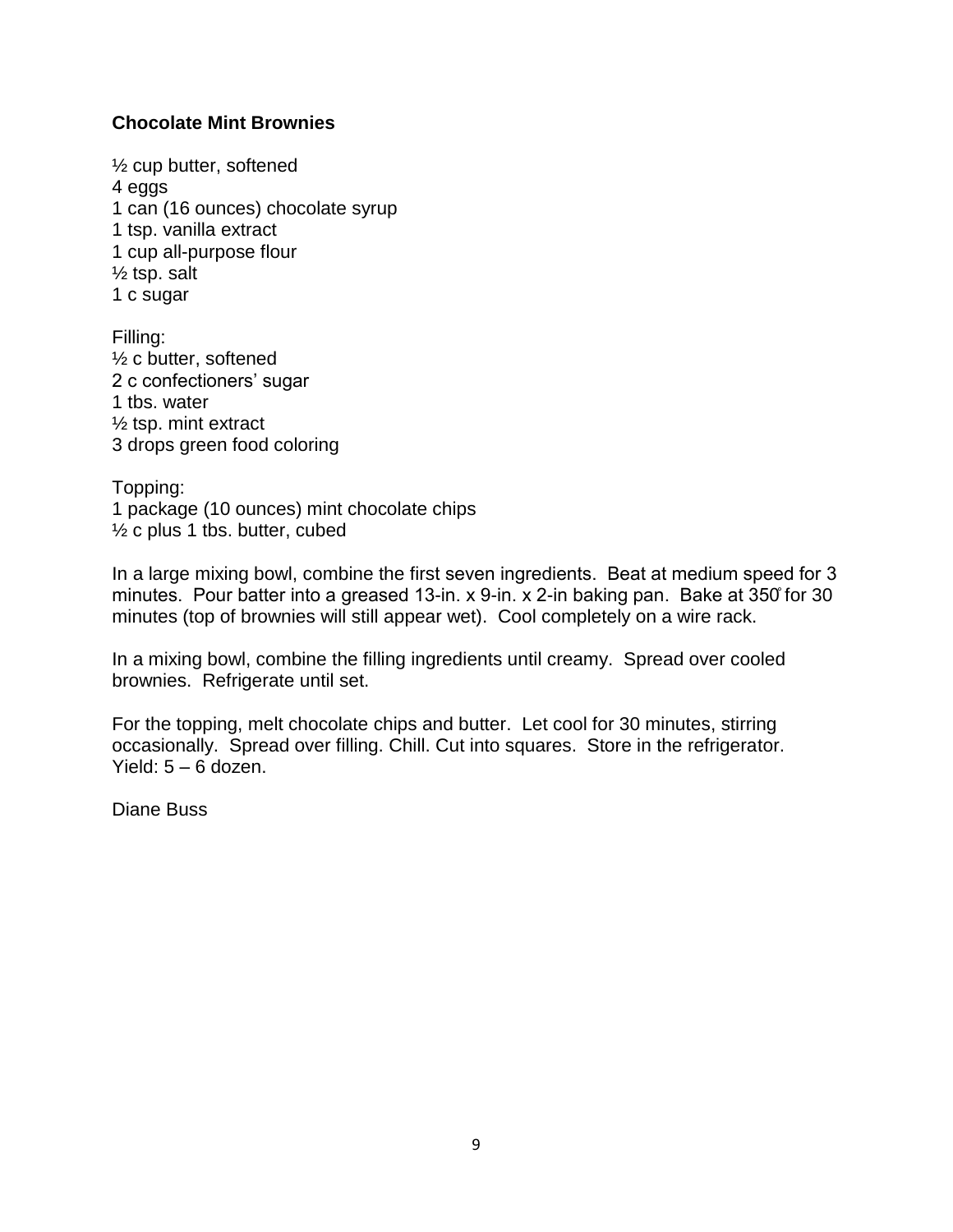# **Cherry Cheese Delight**

| 1 c flour                          | 1 c chopped pecans               |
|------------------------------------|----------------------------------|
| $\frac{1}{2}$ c packed brown sugar | $\frac{1}{2}$ c butter, softened |

Filling:

2 packages (8 ounces each) cream cheese, softened

½ c sugar

1 tsp. vanilla extract

1 carton (12 ounces) frozen whipped topping, thawed

2 cans (21 ounces each) cherry pie filling

In bowl, combine flour, pecans and brown sugar. With a fork, stir in butter until crumbly. Lightly pat into ungreased 13- in. x 9-in x 2-in. baking dish. Bake at  $350$  for 18-20 minutes or until golden brown. Cool completely.

For filling, in a mixing bowl, beat the cream cheese confectioner's sugar and vanilla until smooth. Fold in whipped topping. Carefully spread over crust. Top with pie filling. Cover and refrigerate for at least 2 hours.

Diane Buss

#### **Baked Crescent Churros**

2 tbs. sugar 1 tsp. ground cinnamon 1 can (8 oz.) Pillsbury refrigerated crescent dinner rolls 2 tbs. butter or margarine, melted

1) Heat oven to 375 degrees. In small bowl, mix sugar and cinnamon; set aside. Unroll dough; separate into 4 rectangles. Press each to 6x4-inch rectangle, pressing perforations to seal.

2) Brush tops of 2 rectangles with melted butter; sprinkle with about half of the sugar mixture. Top each with remaining rectangle; press edges lightly. Brush tops with melted butter.

3) With sharp knife or pizza cutter, cut each rectangle stack lengthwise into 6 strips. Twist each strip 3 times; place on ungreased cookie sheet.

4) Bake 9 to 11 minutes or until golden brown and crisp. Brush tops with any remaining melted butter; sprinkle with remaining sugar mixture.

Diane Buss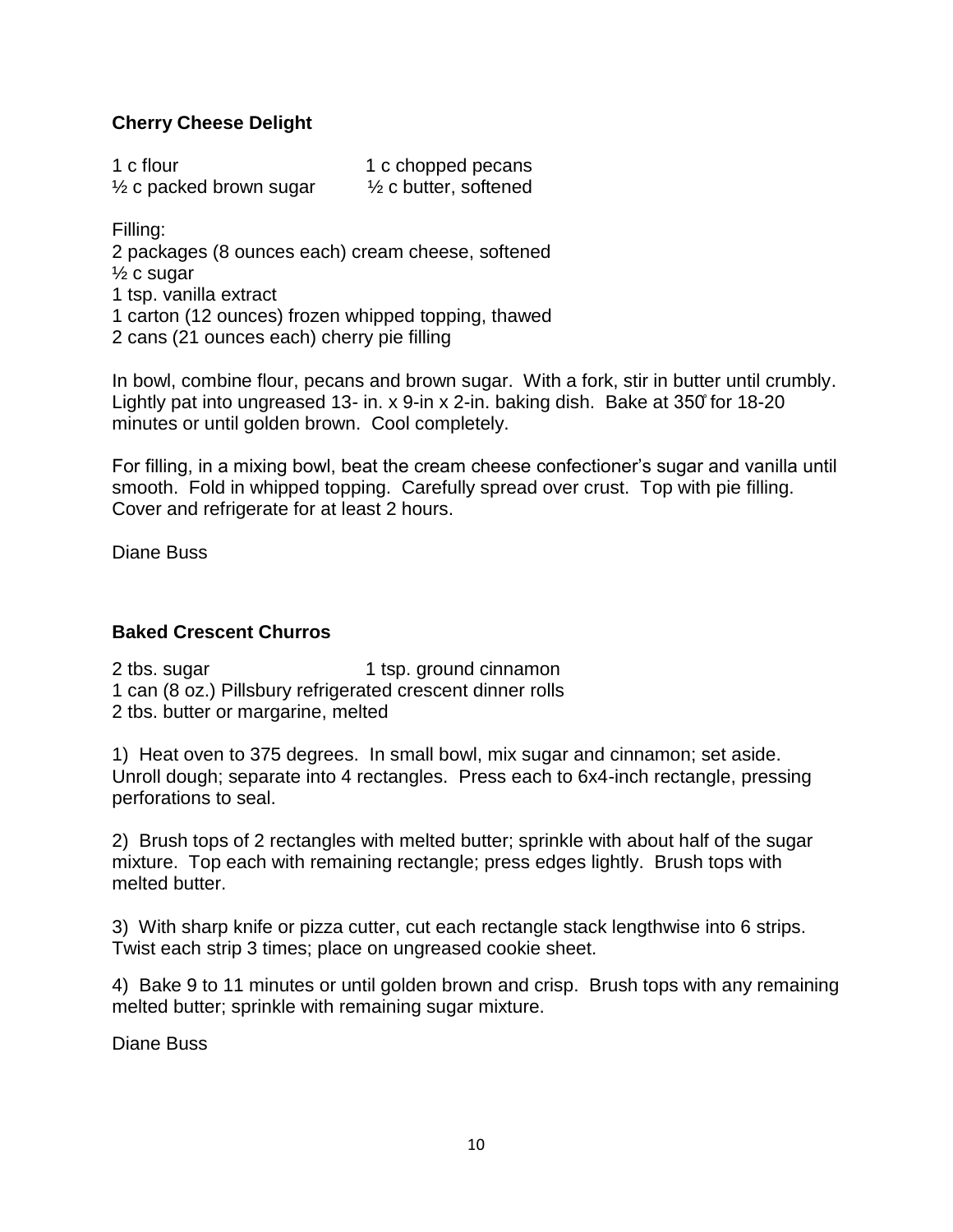#### **Home Made Ice Cream**

3 pints half & half 2 cups sugar 3 Tablespoons vanilla ½ teaspoon salt 6 eggs Whole milk

Mix first five ingredients. Pour in freezer tub & add whole milk to fill line. Freeze according to the manufactures instructions.

### **Spaghetti Bake**

½ c diced onion

1 4 oz. can sliced mushrooms or fresh sliced

- 2 tsp oregano
- 1 28 oz. can tomatoes with liquid
- 1 ½ lbs. ground beef, browned & drained salt & pepper

12 oz. spaghetti cooked & drained

- 2 cups shredded cedar cheese
- 1 can cream of mushroom soup

¼ cup water

Brown beef and drain, add onions, mushrooms, oregano, salt & pepper and tomatoes, simmer for 20 mins. Place half the cooked spaghetti in a 9x13 greased pan (or 2 smaller pans), top with half the beef mixture and sprinkle with half the cheese. Repeat layers of spaghetti and beef mixture. Mix soup and water until smooth and pour over casserole. Top with remainder of cheese. Bake uncovered 350 degrees for 30-35 mins. until bubbly hot. You can freeze this also. Just take out of freezer and thaw then bake as above.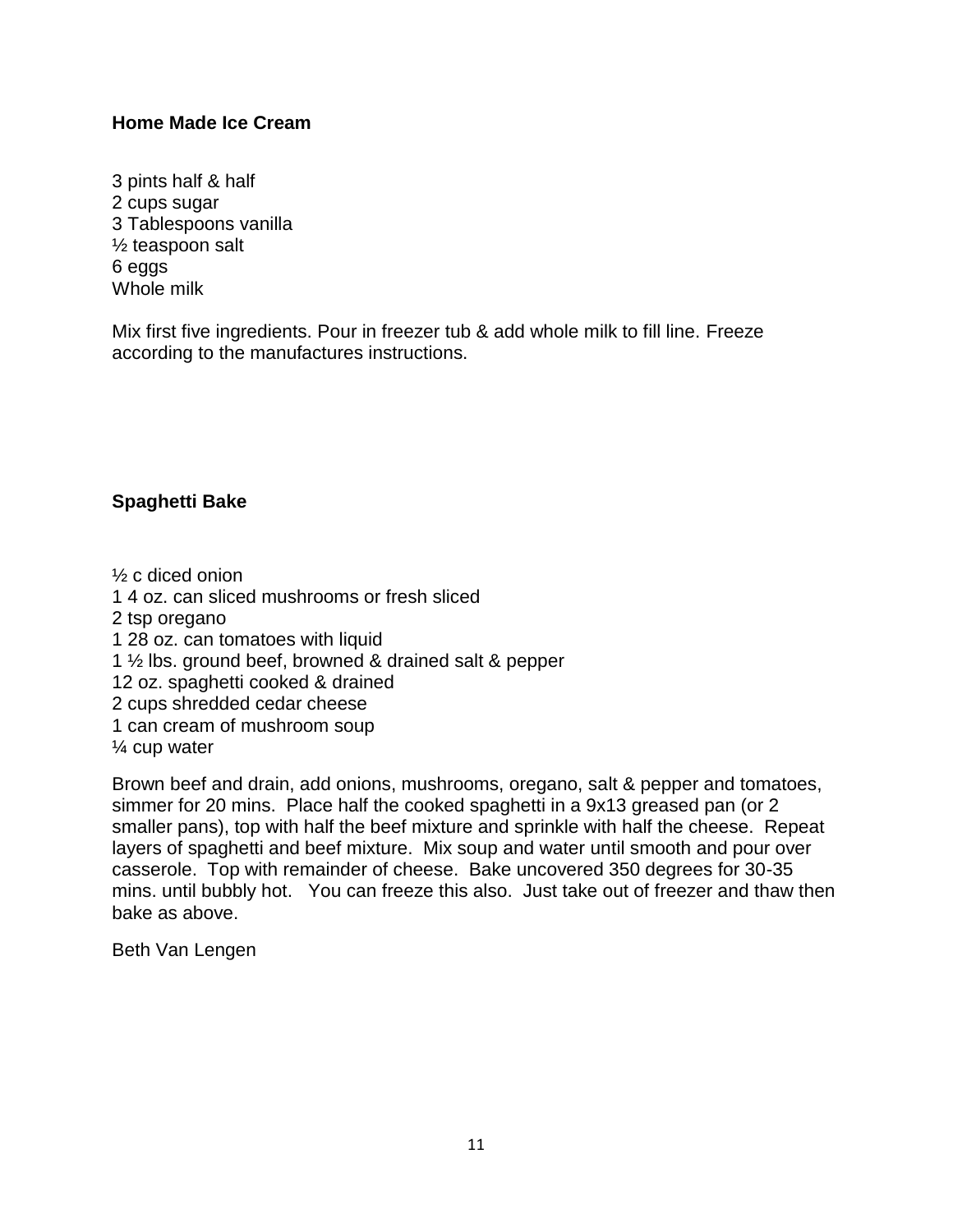#### **Casserole**

5 cups raw potatoes-sliced 1 lb. hamburger (browned) 1 can cheddar cheese soup

Mix above with ½ cup milk and pour into 9x13 pan

To this layer add: 1 can tomato soup ½ c. chopped onions ¼ tsp. pepper ½ tsp. sugar

Mix together & spread over top (don't mix just layer)

Bake 350 degrees for 60 min.

When almost done layer top with mozzarella cheese.

Beth Van Lengen

#### **Salted Nut Roll Bars**

- 1 pkg. (10oz) salted peanuts 2 1/2 tbsp. butter
- 
- 1 pkg. (12oz) peanut butter chips
- 1 can sweetened condensed milk
- 2 cups mini-marshmallows

Place ½ of peanuts in 9x13 pan. Melt butter & chips, add milk and beat until smooth. Fold in marshmallows & pour over peanuts. Press remaining peanuts on top. Refrigerate to set.